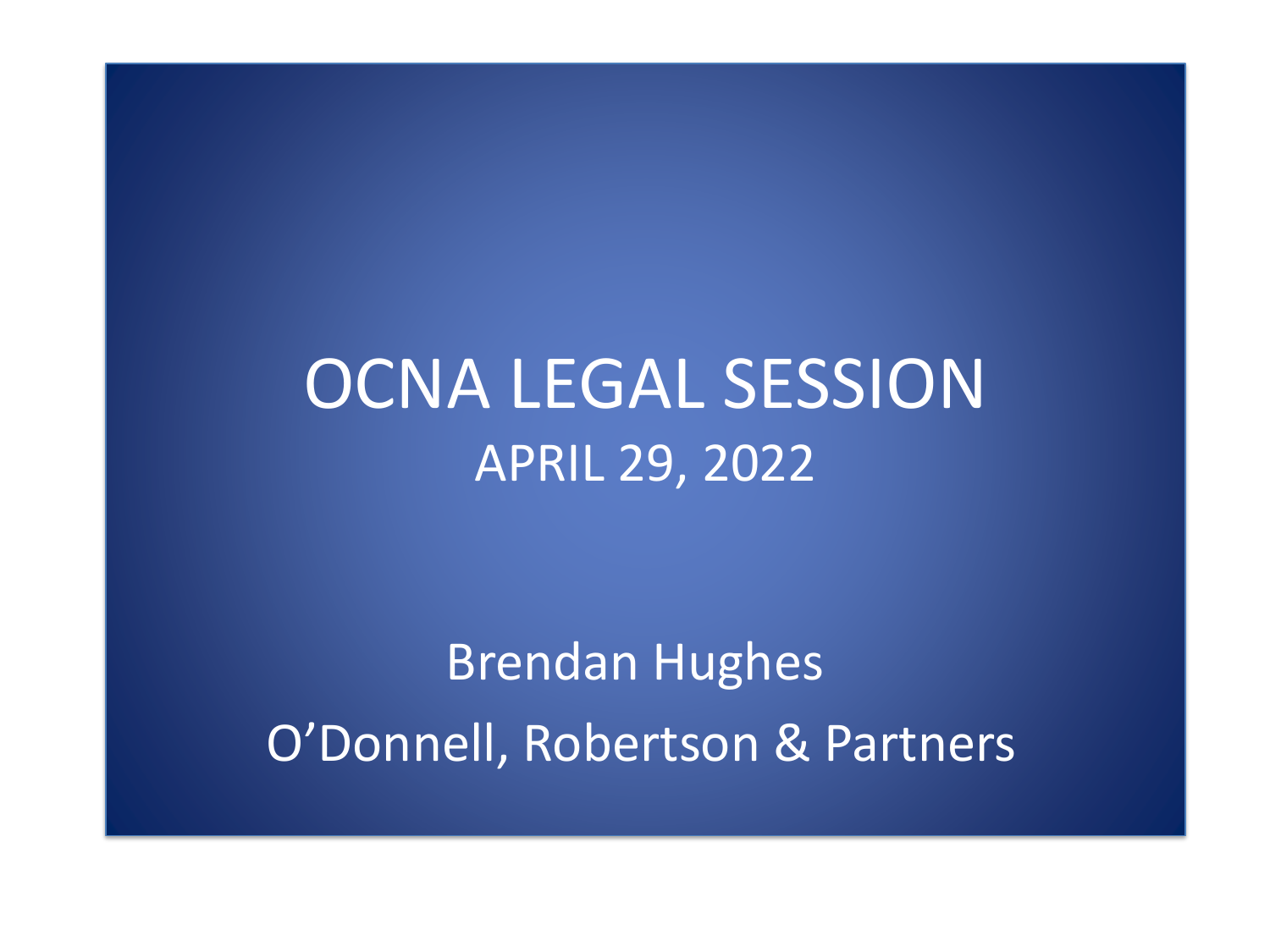## Prepublication Advice

- Telephone or Email
	- Newsline 416-410-5660
	- [DRichardson@ORPlawyers.com](mailto:DRichardson@ORPlawyers.com) Office - 416-216-0256 Mobile - 647-880-0045
	- [BHughes@ORPlawsyers.com](mailto:Srobertson@ORPlawsyers.com) Office - 416-216-0248 Mobile - 647-786-0651
- Common Issues
	- Defamation, copyright, court reporting, publication bans, Youth Criminal Justice Act, privacy
- Process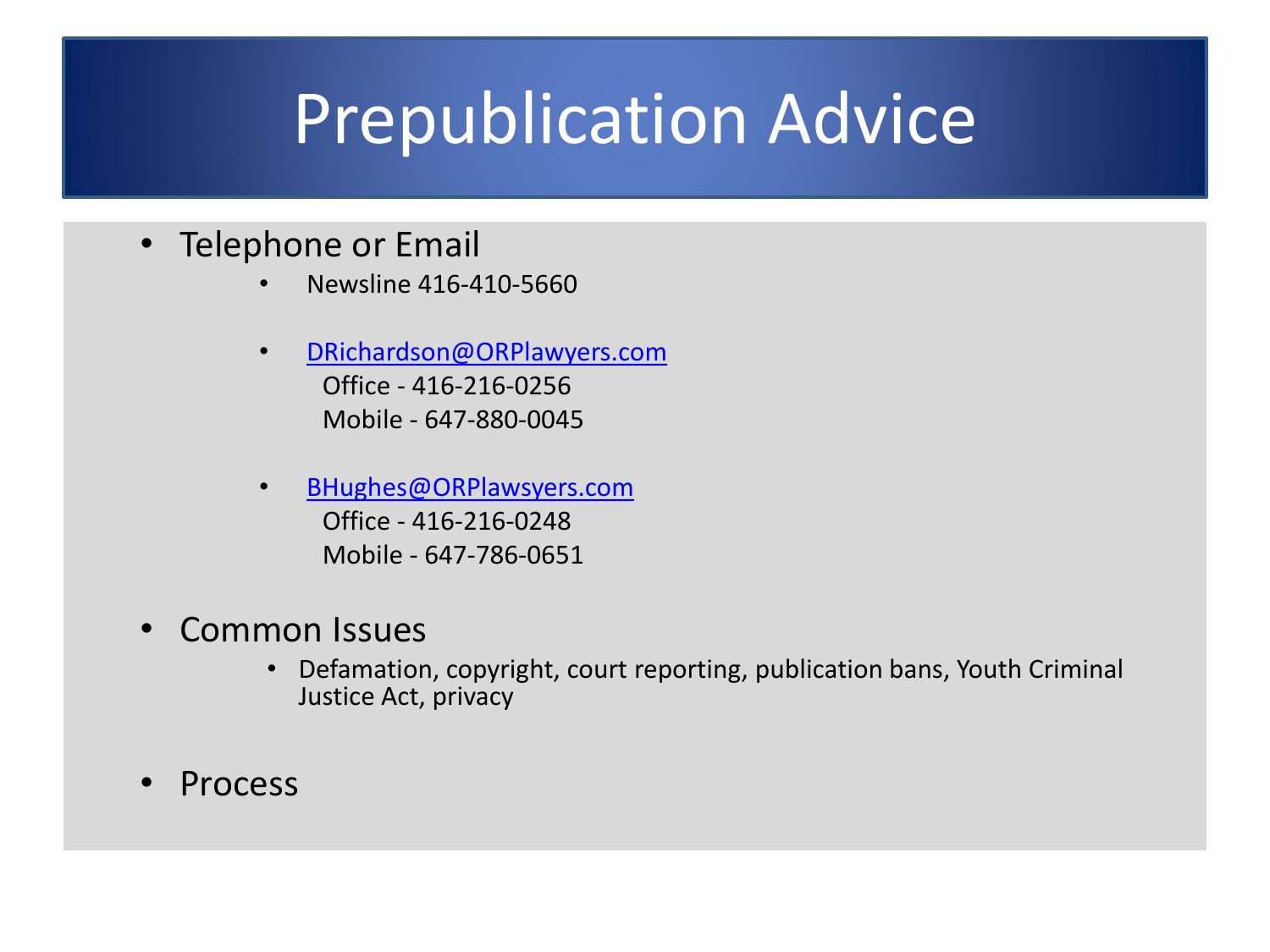#### **What is Defamation?**

- Defamation law protects an individual's reputation but it also restricts freedom of speech, an important constitutional right. Courts are required to balance these two societal values in deciding defamation actions
- Statement that would tend to lower the reputation of a person in the community
- Most or all editions of your newspapers defame someone
- All subject areas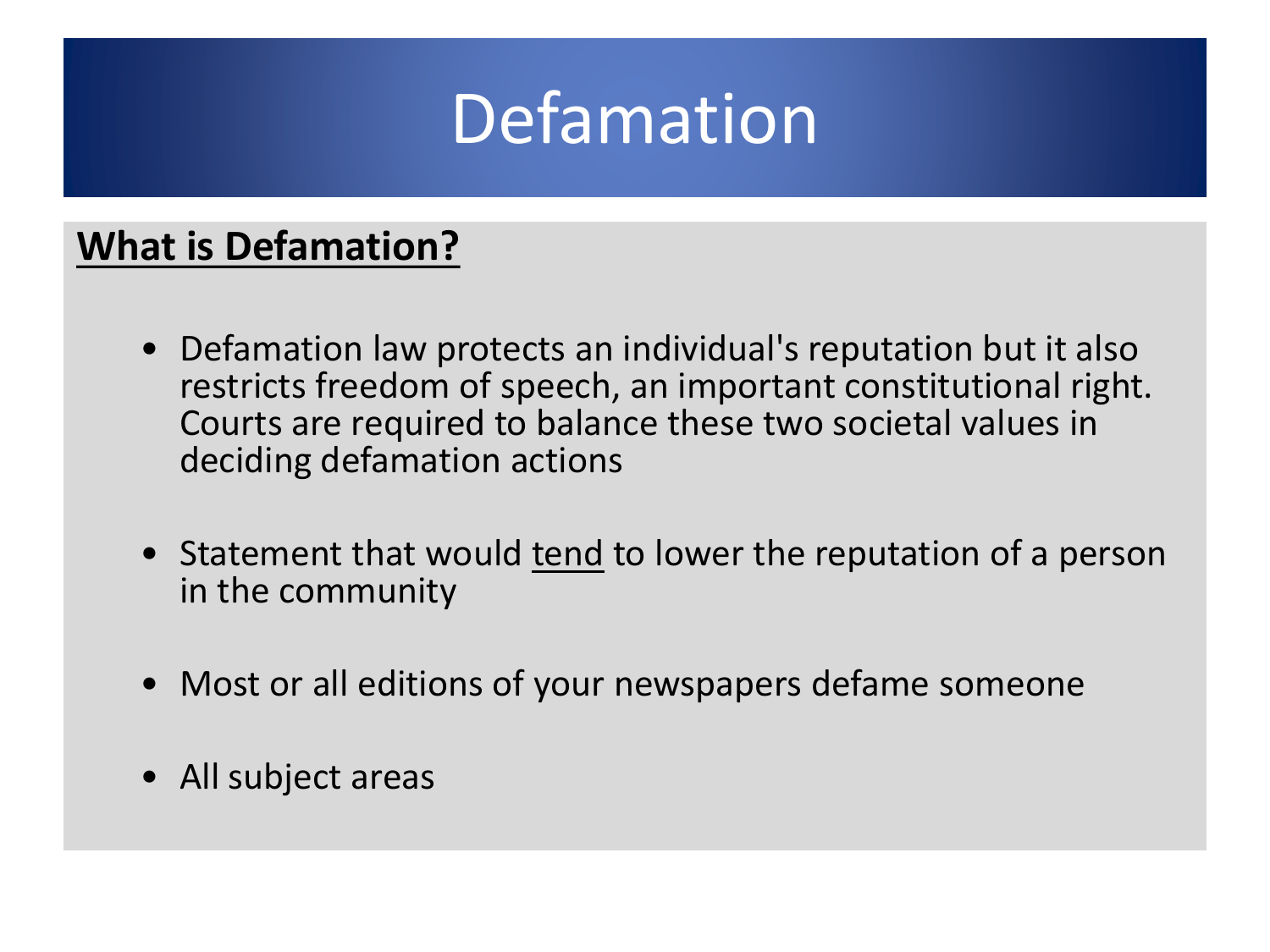#### **Who or What Can Be Defamed?**

- People
- Corporations
- Associations
- Charities
- Government Officials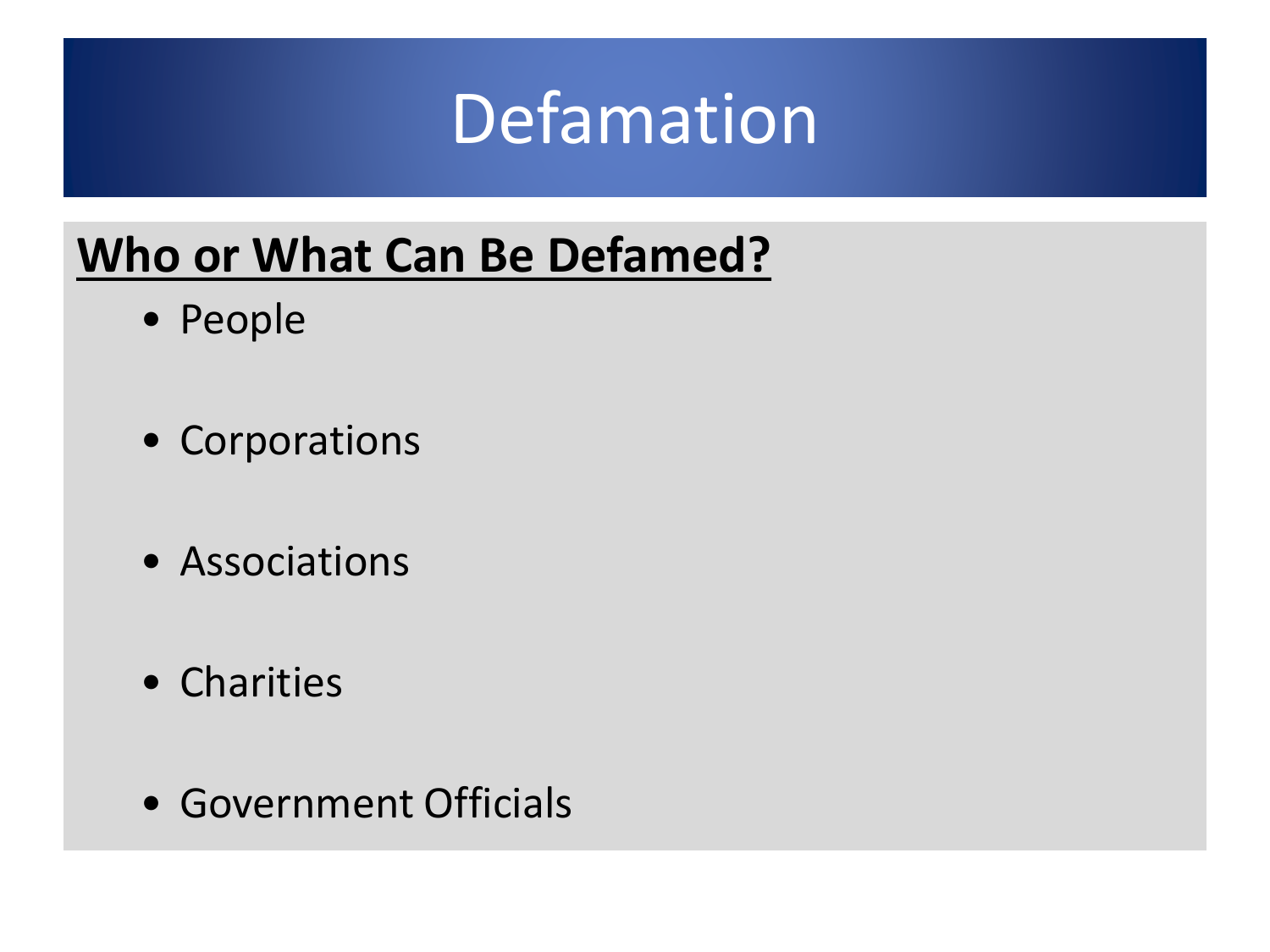## **Your Responsibility**

- Entire newspaper
	- Articles, columns, Op-eds, letters to the editor, cartoons, advertisements
- Comments on website
	- With notice or knowledge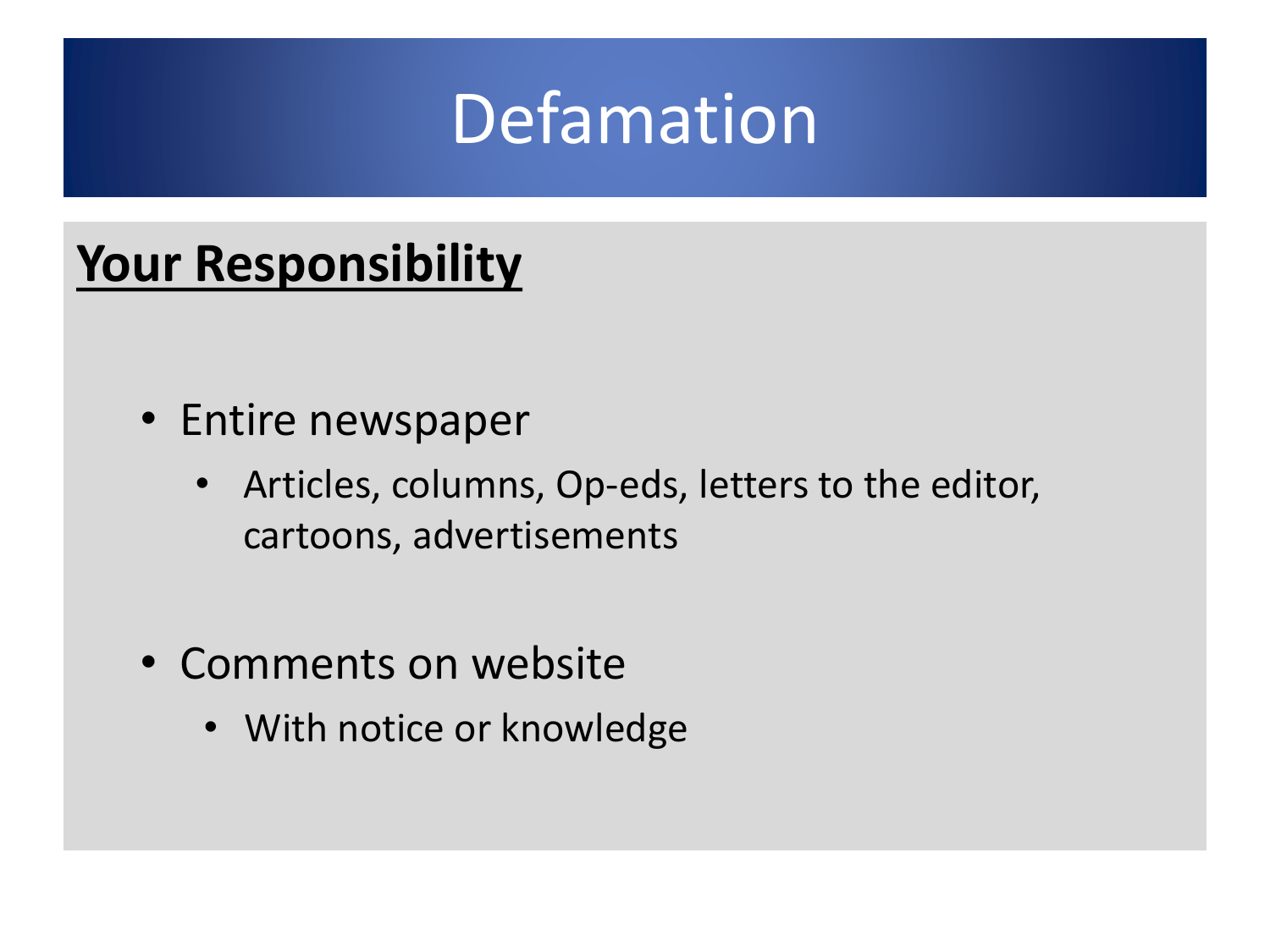## **Misconceptions and Pitfalls**

- U.S. vs. Canadian Law
- "We Didn't Say it"
- "Alleged"
- The "Sideswipe"
- Did not identity
- The "dirtbag" defence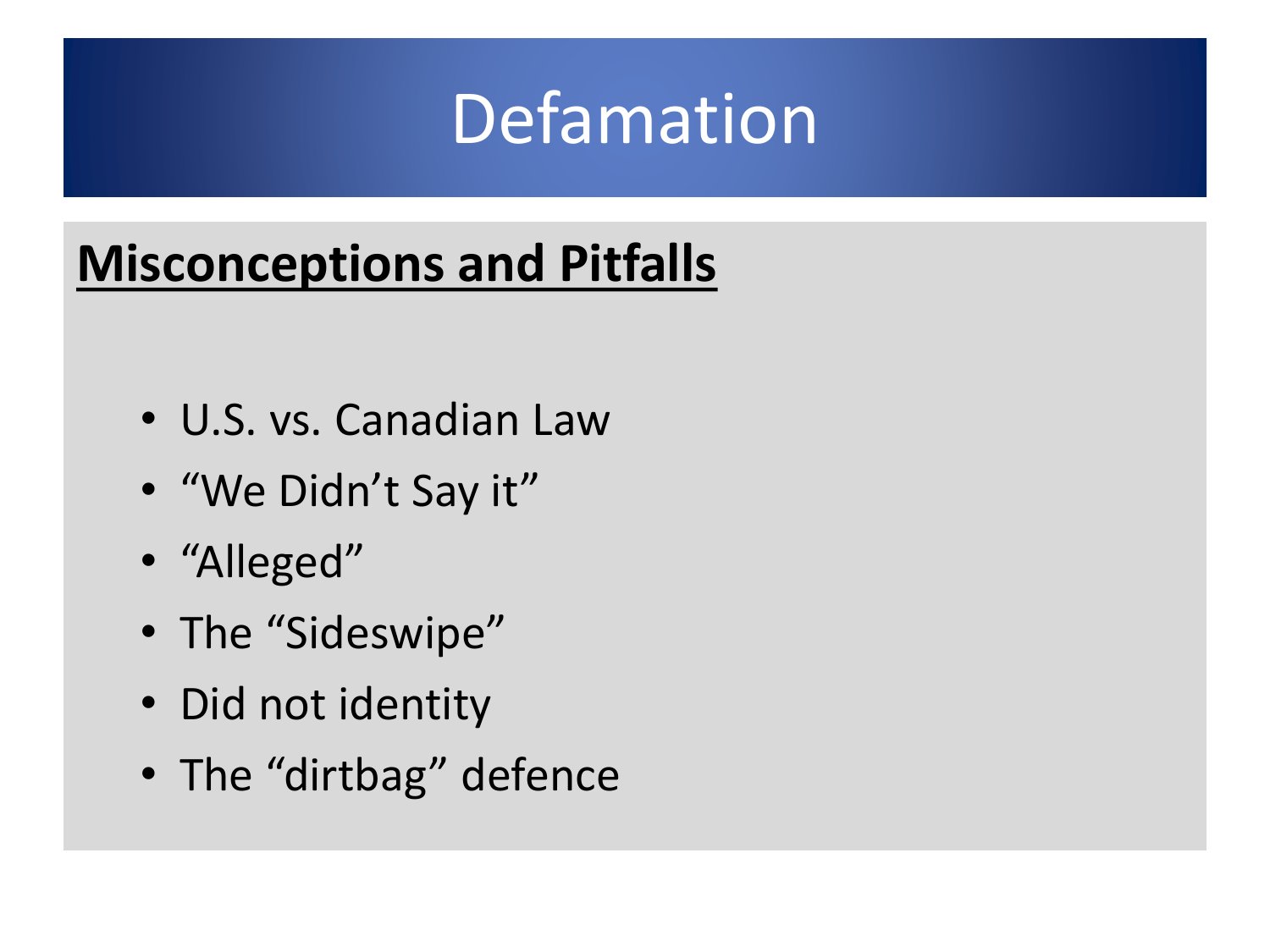#### **The Burden of Proof**

- Plaintiff's Burden
	- 1. Words are defamatory;
	- 2. Defamatory words identify Plaintiff; and
	- 3. Defamatory words were communicated to a third person
- Burden then shifts to newspaper to justify publication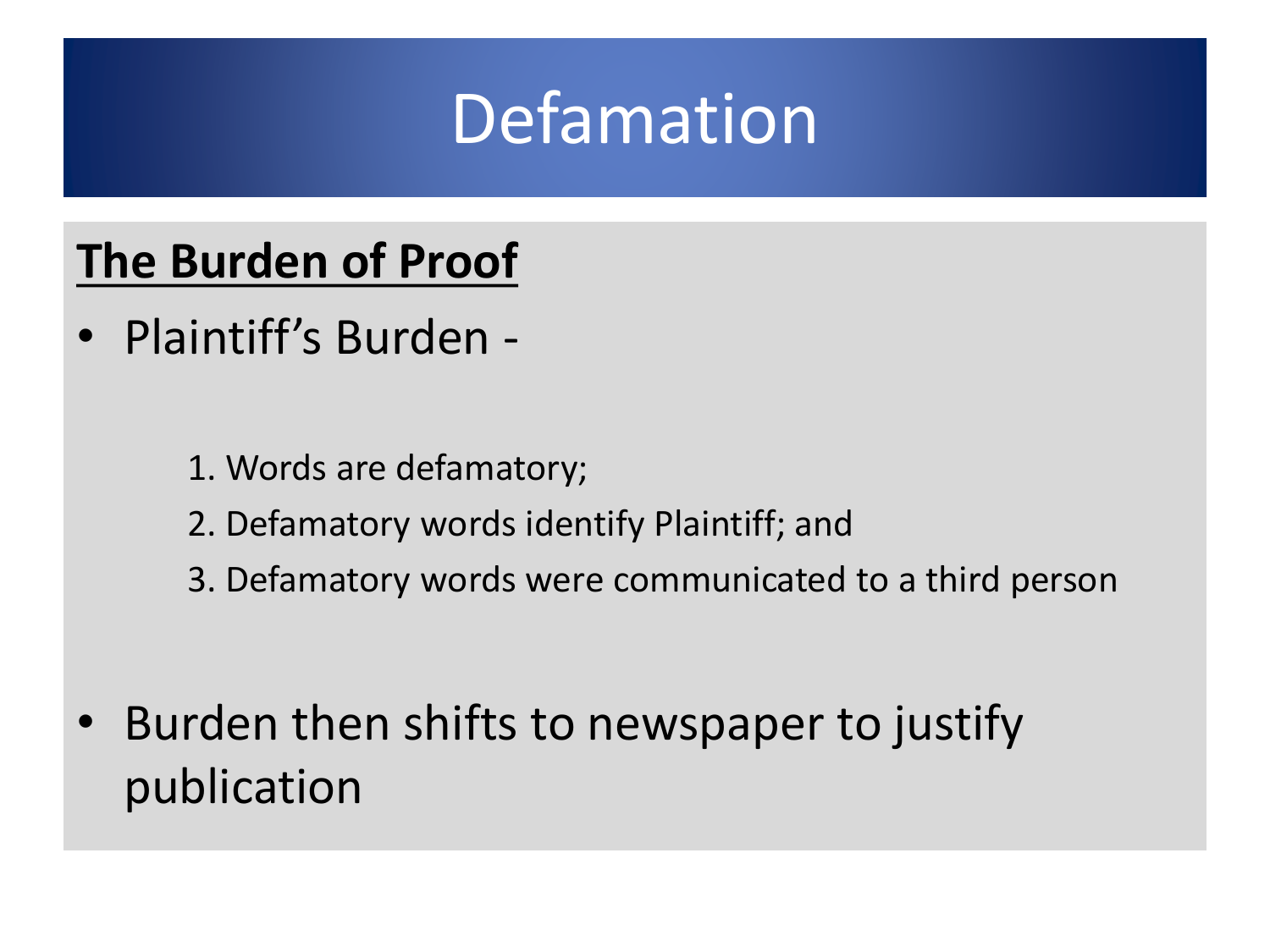## **Defences**

- Truth
- Fair Comment
- Privilege
- Responsible Communication on a Matter of Public Interest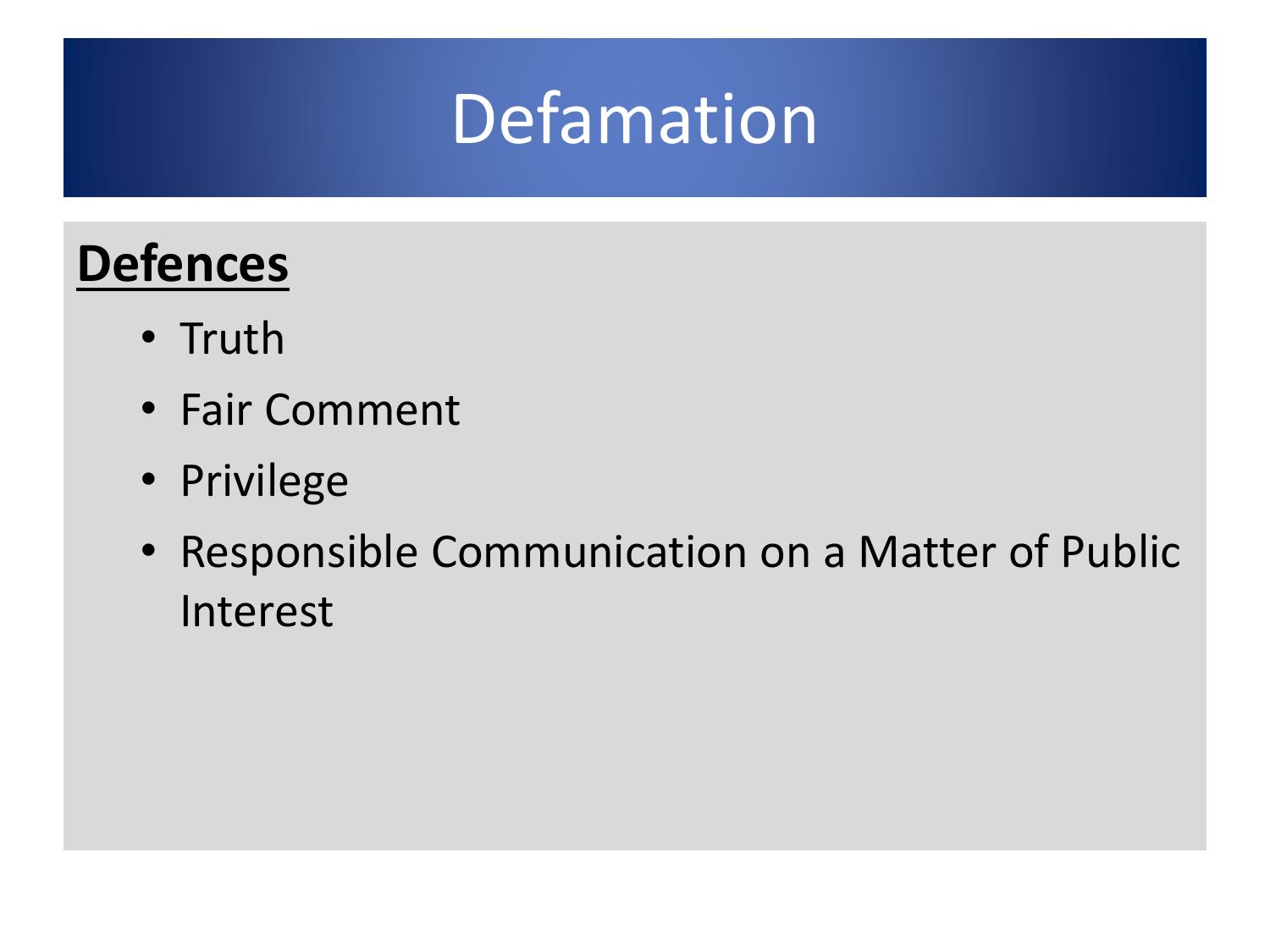### **Truth**

- Absolute defence. The materials may be defamatory, but if is can be shown to be true or "substantially" true, defendant will not be liable
- Impact of Rules of Evidence
- Confidential sources
- "He said/she said"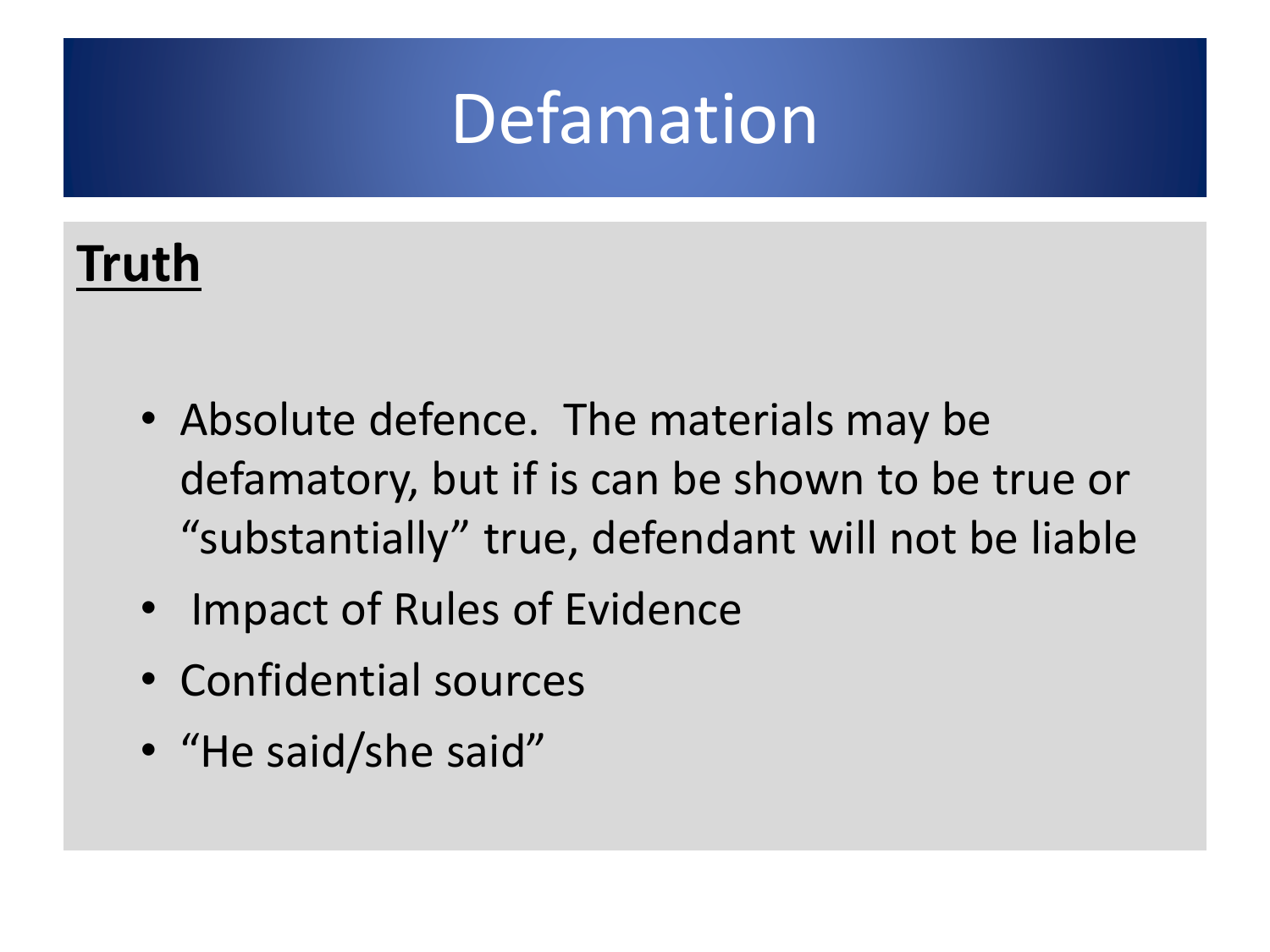### **Fair Comment**

- opinions made on matters of public interest, without malice, are protected
- based on true facts set out in the piece or well known to the community
- comment not fact
- honest belief "could any person honestly express that opinion on the proved facts?"
- made without malice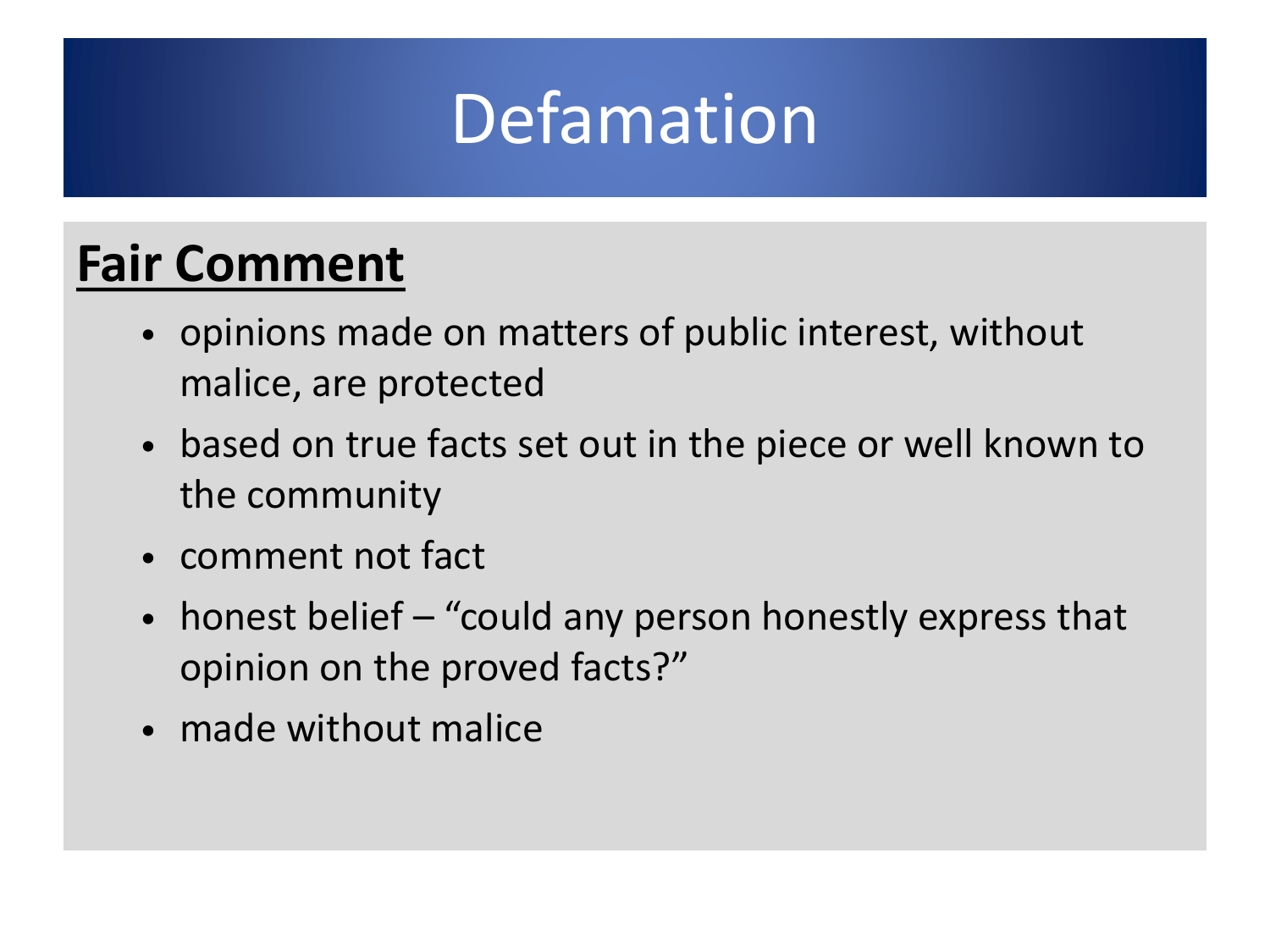• Distinction between "fair" and "honest" as addressed by the Supreme Court in *WIC Radio Ltd. v. Simpson:*

> The protection from actionability which the common law gives to fair and honest comment on matters of public interest is an important aspect of freedom of speech. In this context, "fair" does not mean objectively reasonable. The defence protects obstinate, or foolish, or offensive statements of opinion, or inference, or judgment, provided certain conditions are satisfied. The word "fair" refers to limits to what any honest person, however opinionated or prejudiced, would express upon the basis of the relevant facts.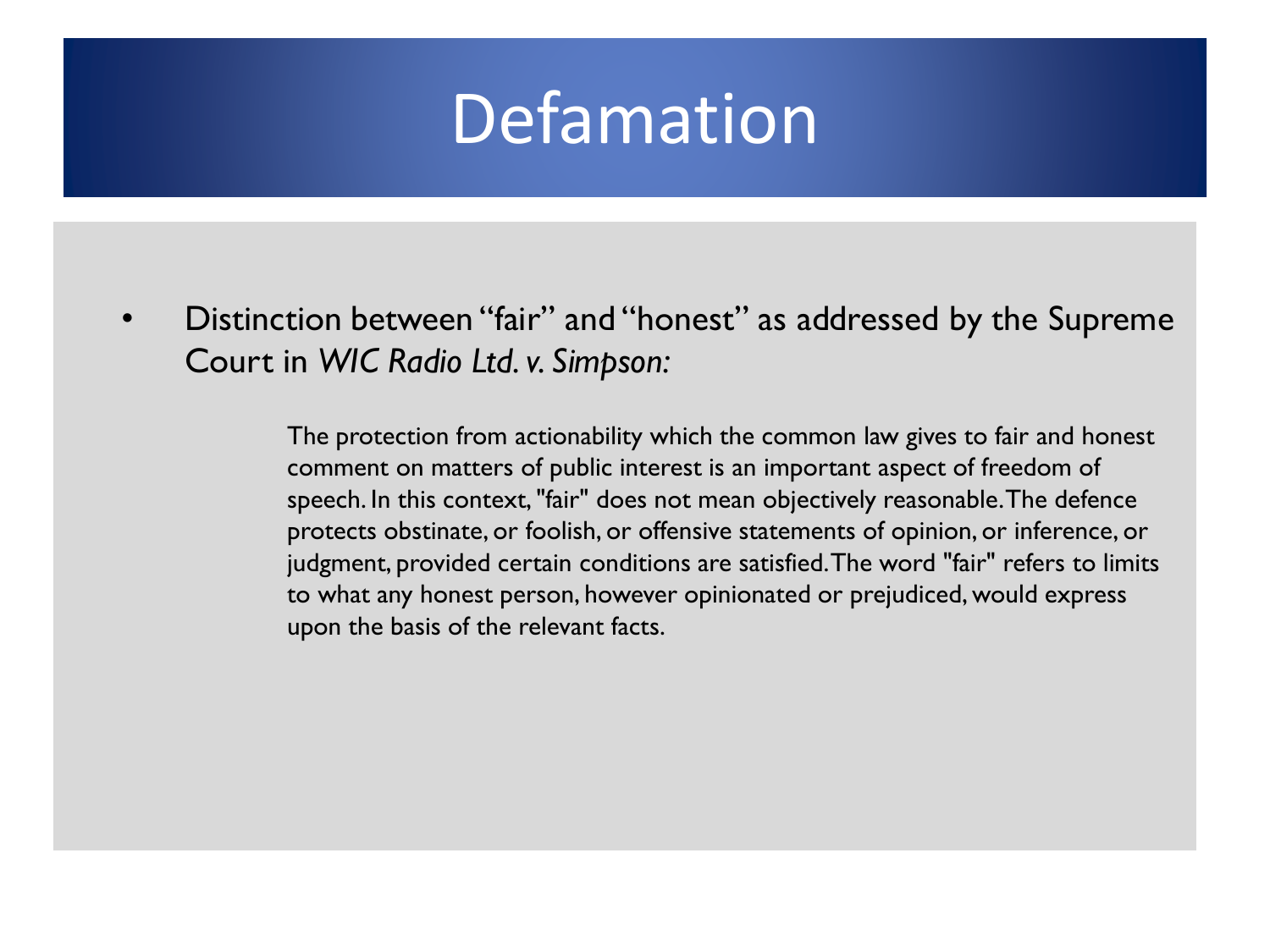#### **Privilege**

- "**Fair and accurate**" reports of the following are privileged:
	- Court proceedings
	- Administrative tribunal/association proceedings and/or decisions
	- Legislative proceedings
	- Government press releases
	- Police press releases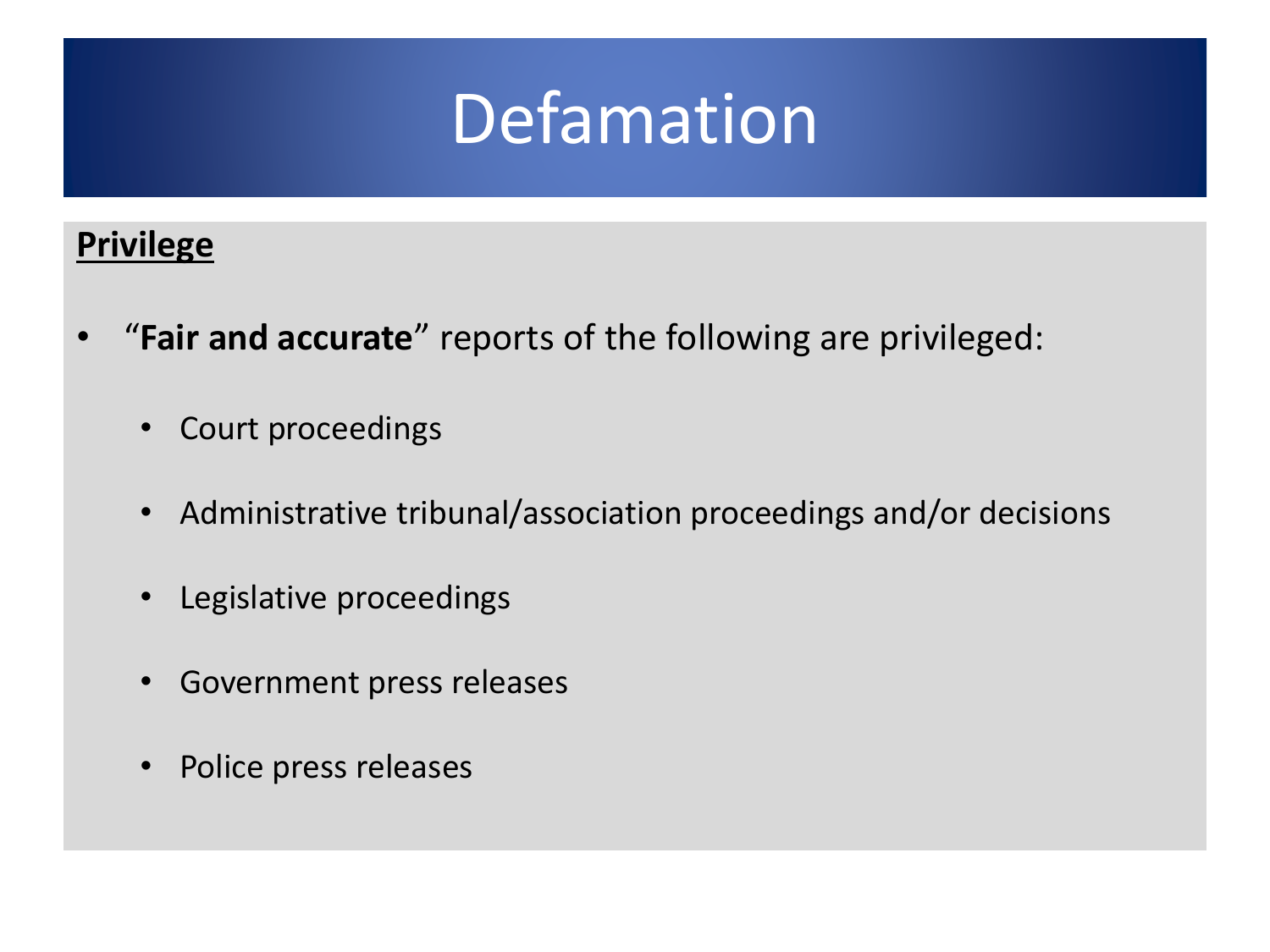

#### **Responsible Communication on a Matter of Public Interest**

If a statement cannot be proven as fact, publishers may avoid liability by establishing that the statement was "responsibly" made

#### **Two part test-**

1. Was the publication on a matter of public interest, and;

2. Did the publisher act responsibly in trying to verify the information?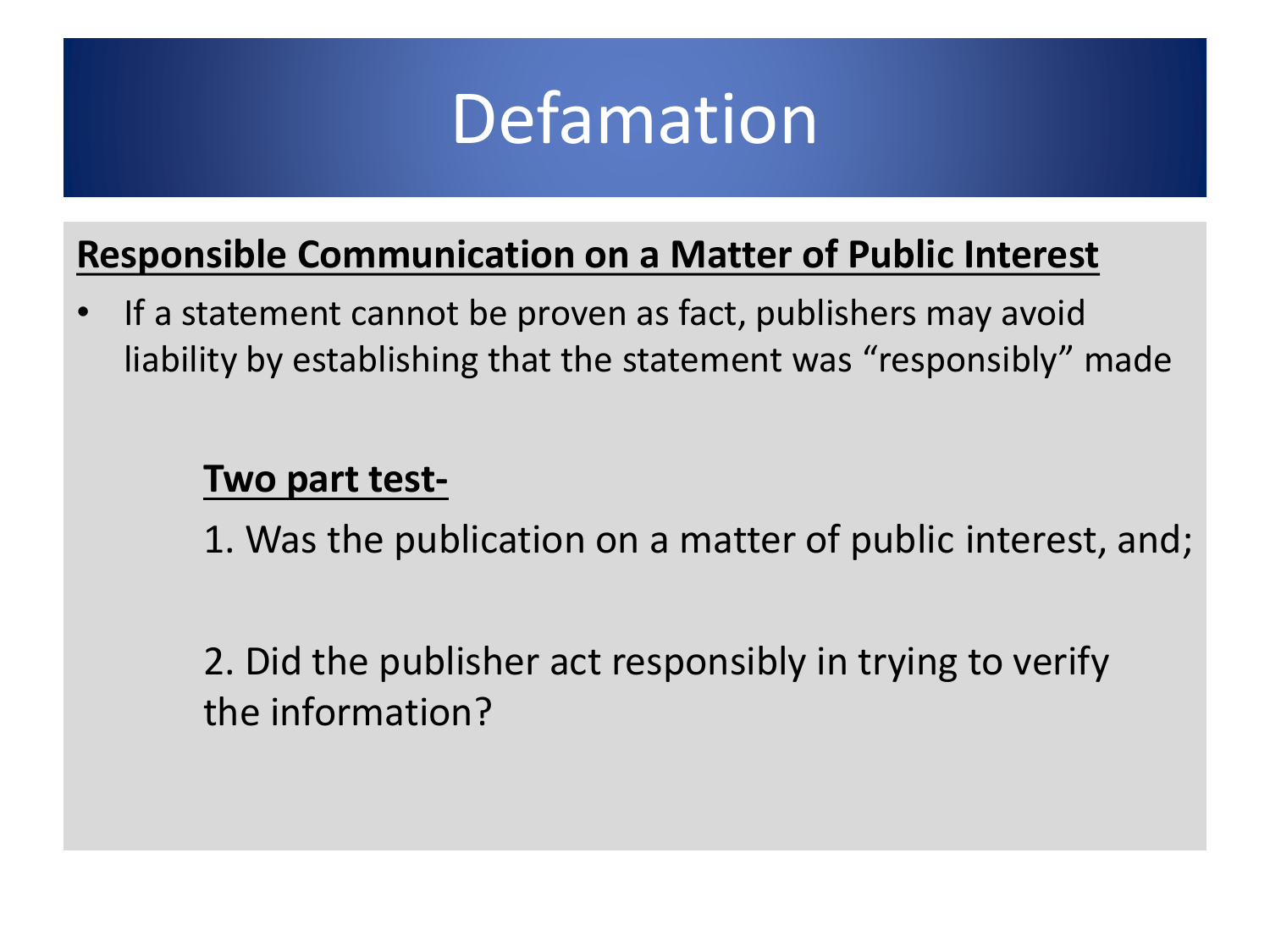## **Responsible Communication**

#### **Part 1 – Public Interest**

"Some segment of the public must have a genuine stake in knowing about the matter published."

"Mere curiosity or prurient interest is not enough."

-Supreme Court of Canada, *Grant v. Torstar*, [2009]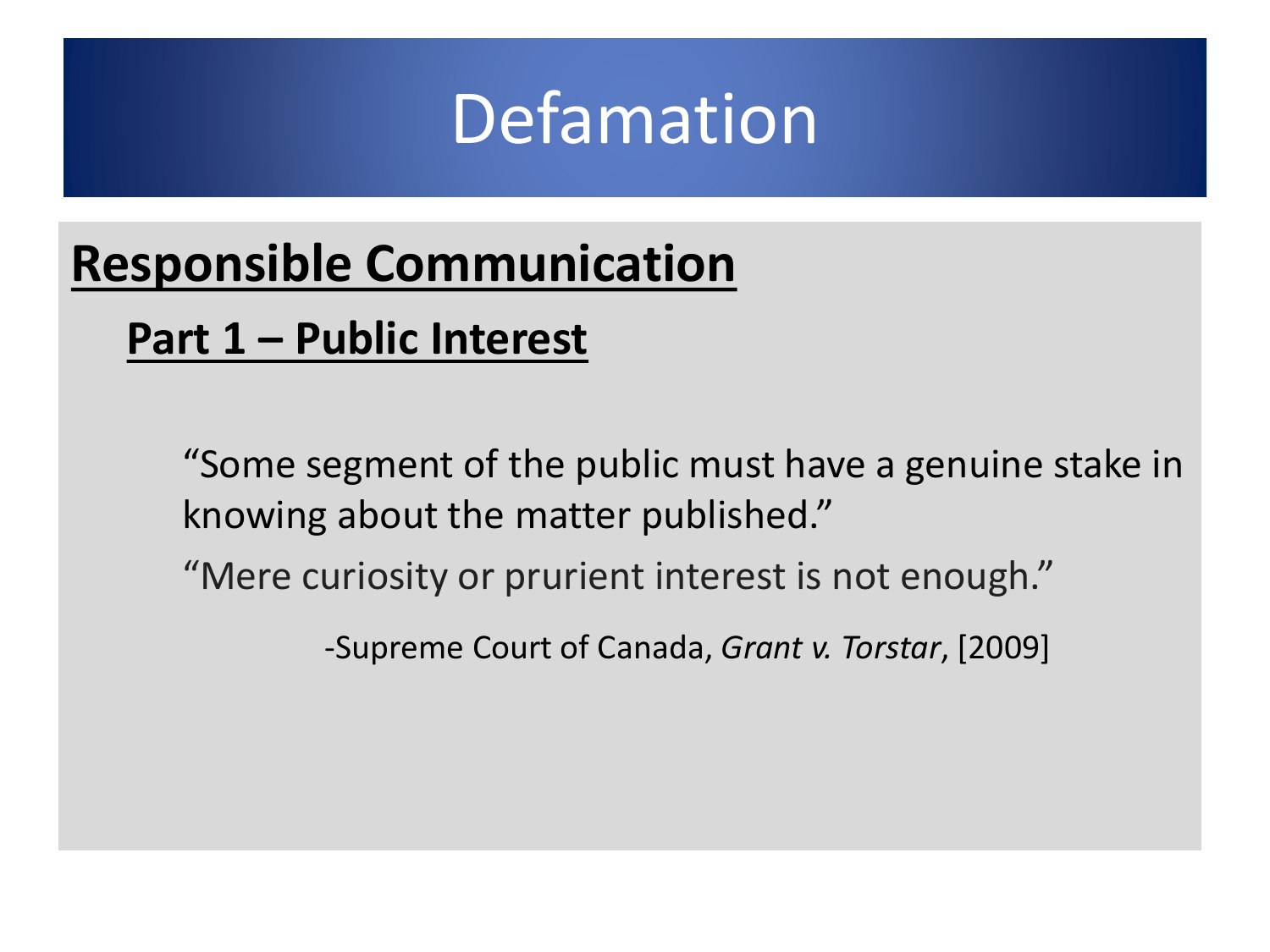## **Responsible Communication**

#### **Part 2 – Responsibility – factors considered**

- (a) **the seriousness of the allegation;**
- (b) the public importance of the matter;
- (c) the urgency of the matter;
- (d) the status and reliability of the sources;

#### (e) **whether the plaintiff's side of the story was sought and accurately reported**;

(f) whether the inclusion of the defamatory statement was justifiable;

(g) whether the defamatory statement's public interest lay in the fact that it was made rather than its truth; and

(h) **any other relevant considerations**.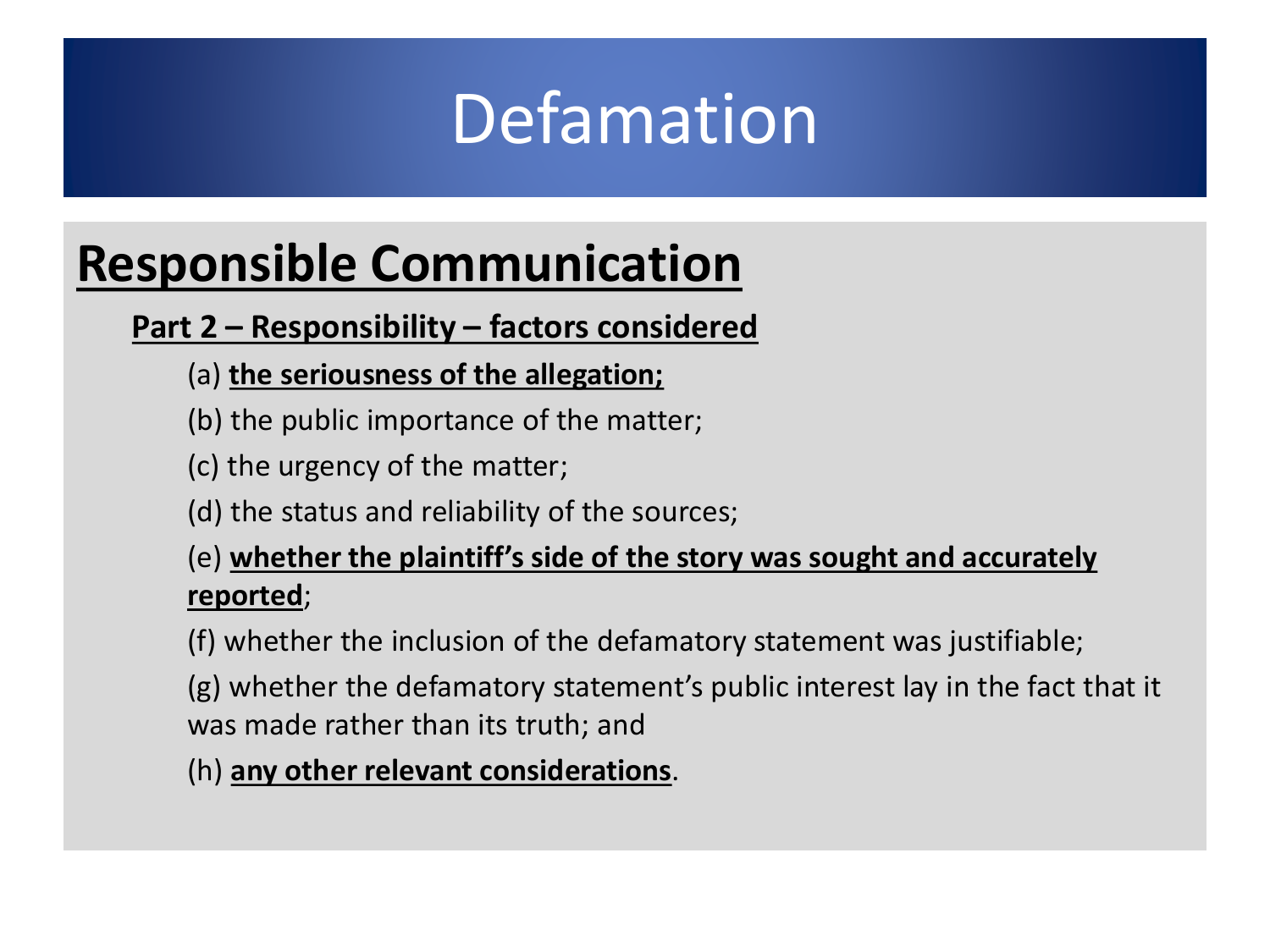#### **What is copyright?**

- Exclusive legal right of copyright owner to control use of work
- Any written document, notes, music, letters, video, photo
- No need to register or have copyright notice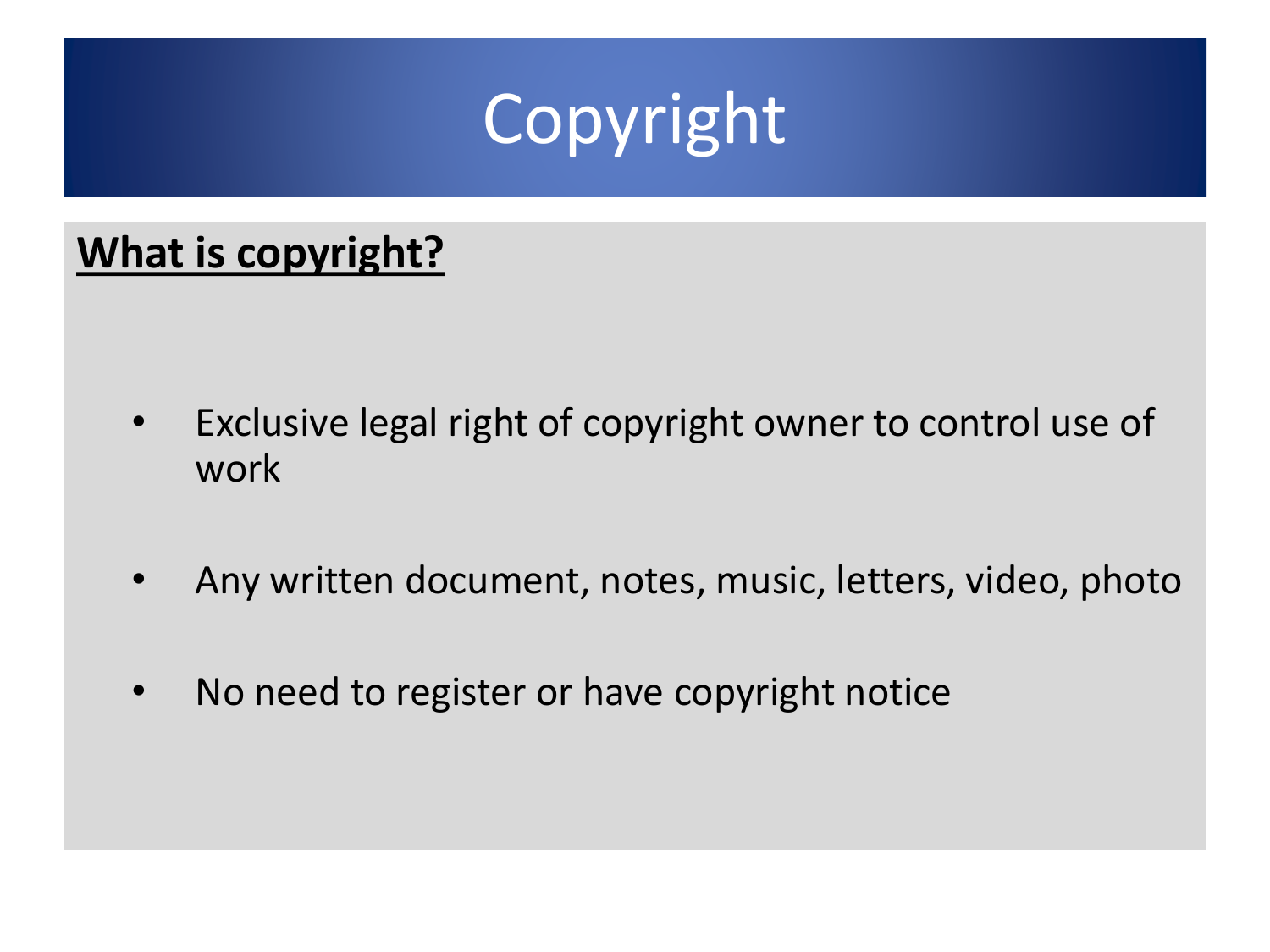#### **Social Media**

The laws of copyright apply to social media and other internet platforms

• No requirement to register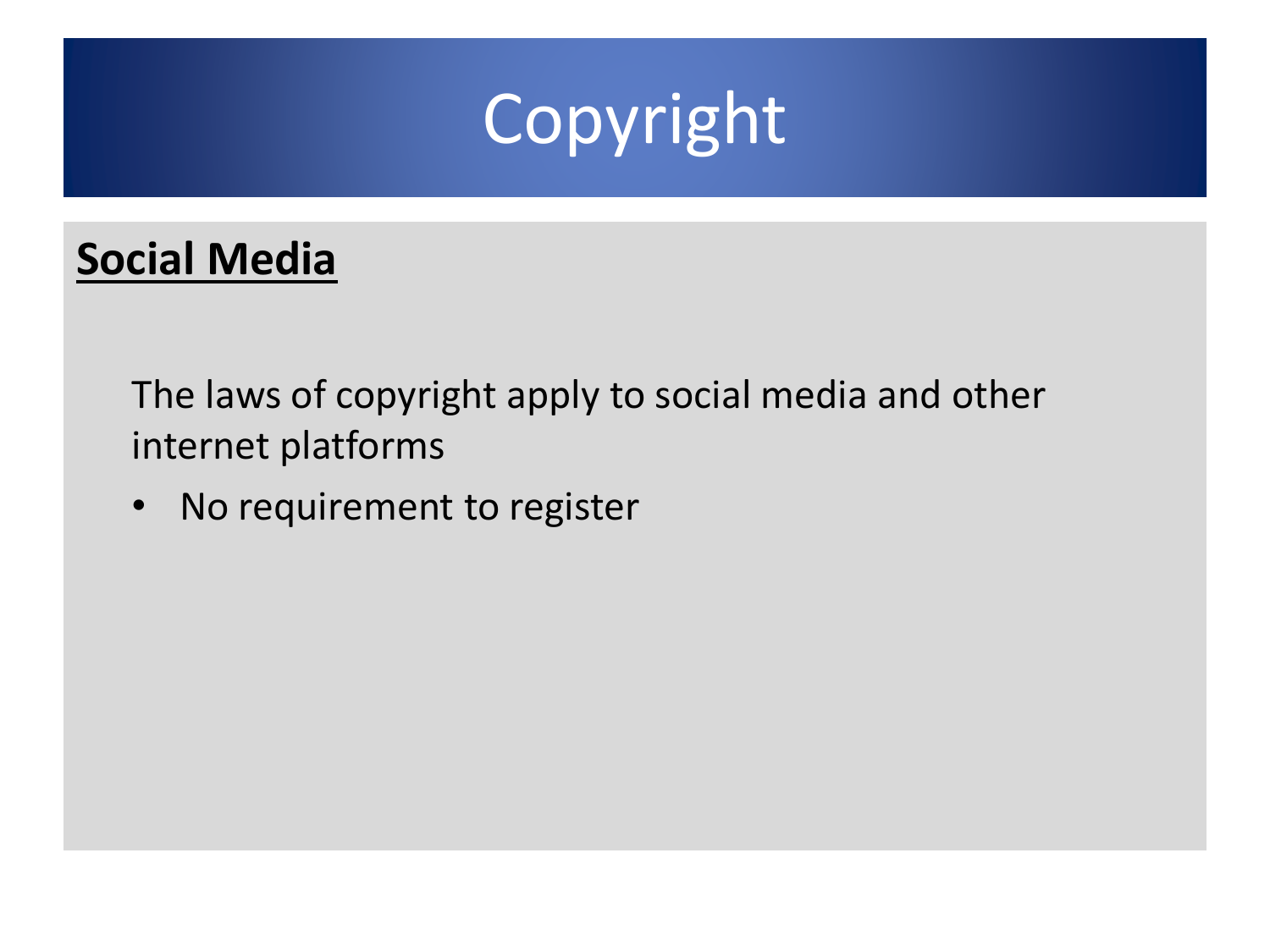#### **Exceptions –**

#### **When can you use works subject to copyright?**

- Public Domain
- Licence/Permission
- Fair Dealing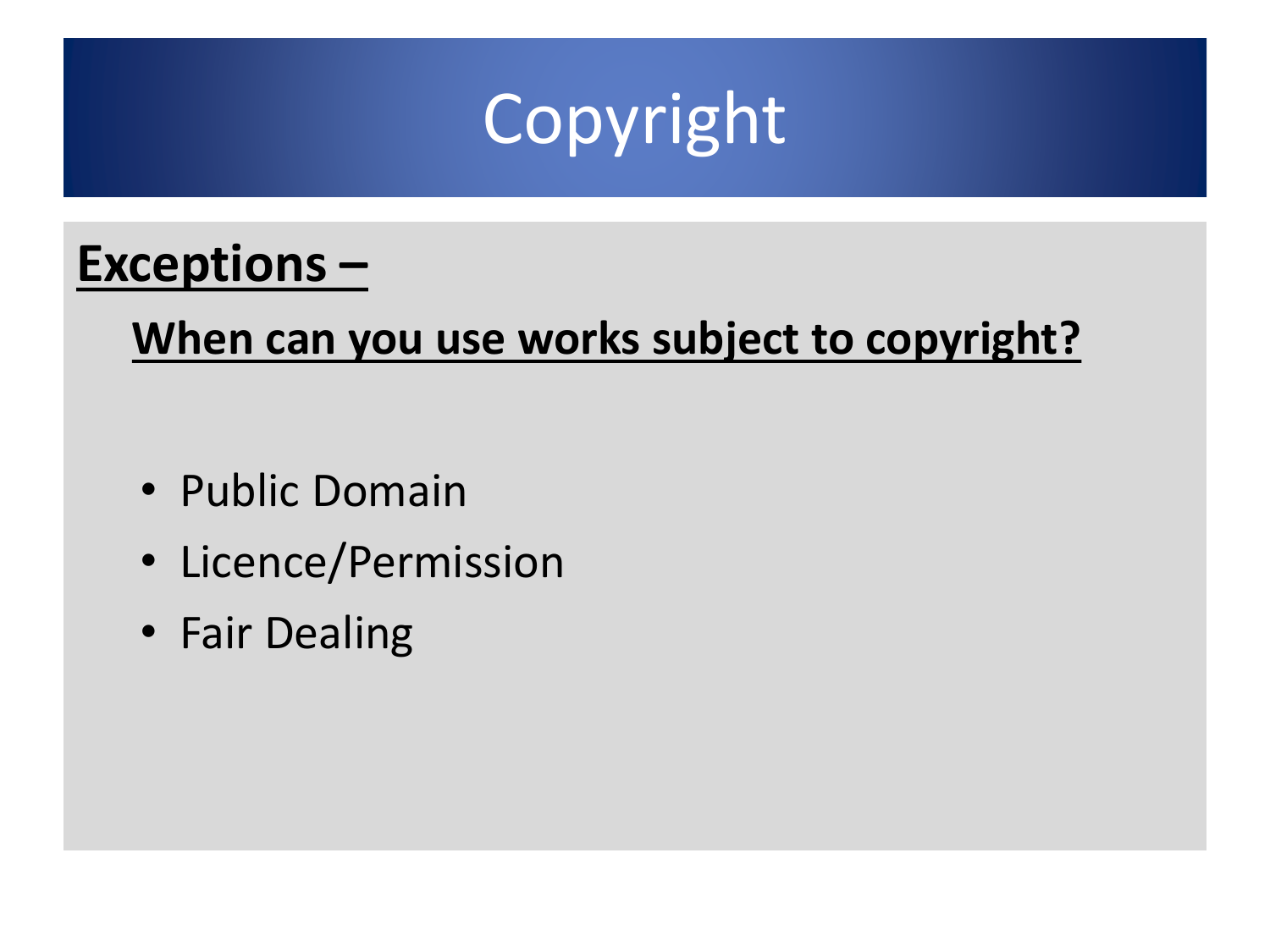#### **Public Domain**

- Minimum 50 years until work enters public domain
- Works usually don't enter public domain for the "life of the author" plus 50 years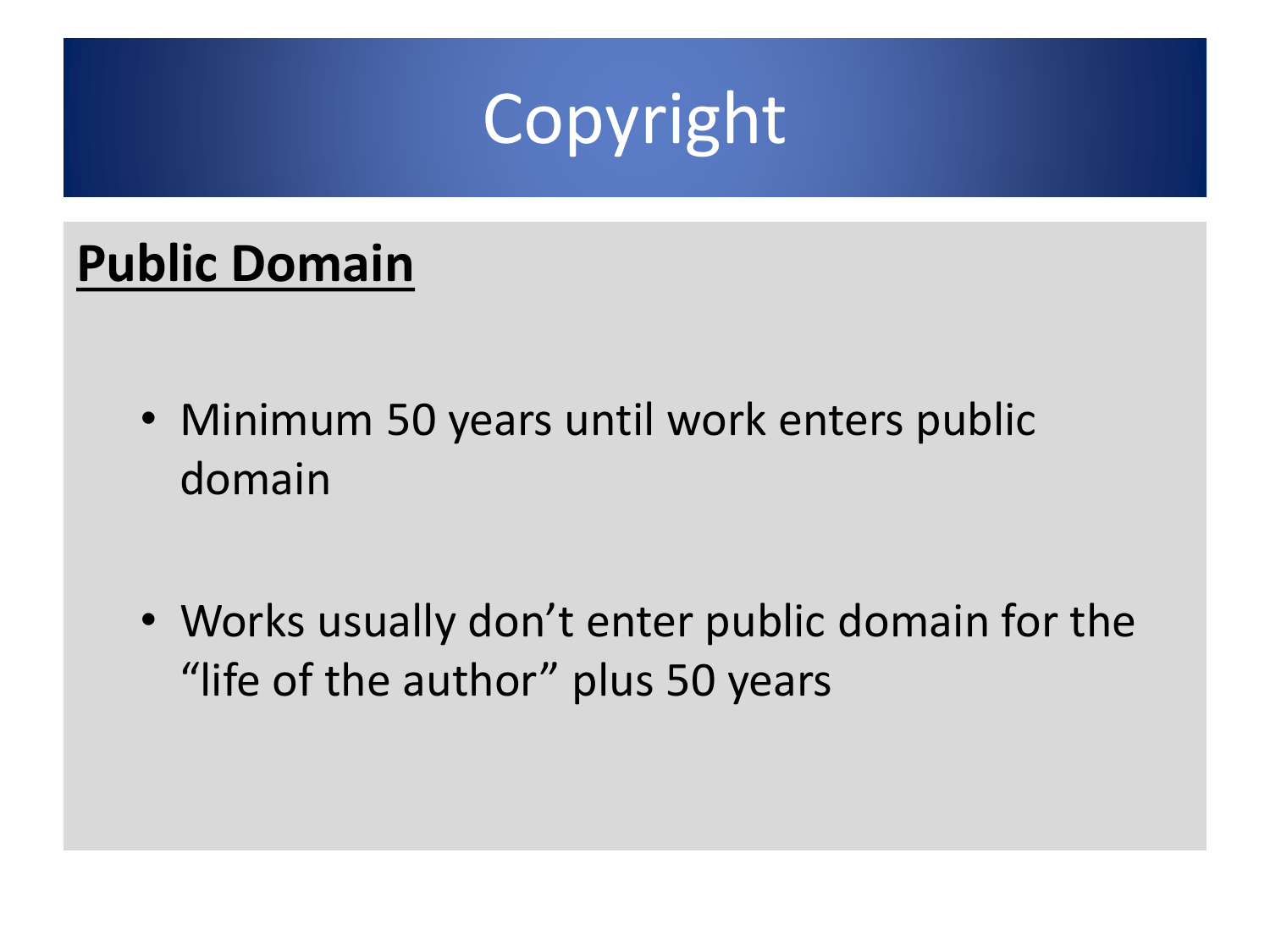

#### **Permission or Licence**

- Permission must be explicit
	- Probably not permission to include in newspaper because setting on social media is "public" or "open"
- Record of Permission to Use
	- Could be email
	- Specify what use (ie. newspaper and on website) and any fee (or no fee)
- Check terms of use on website or platform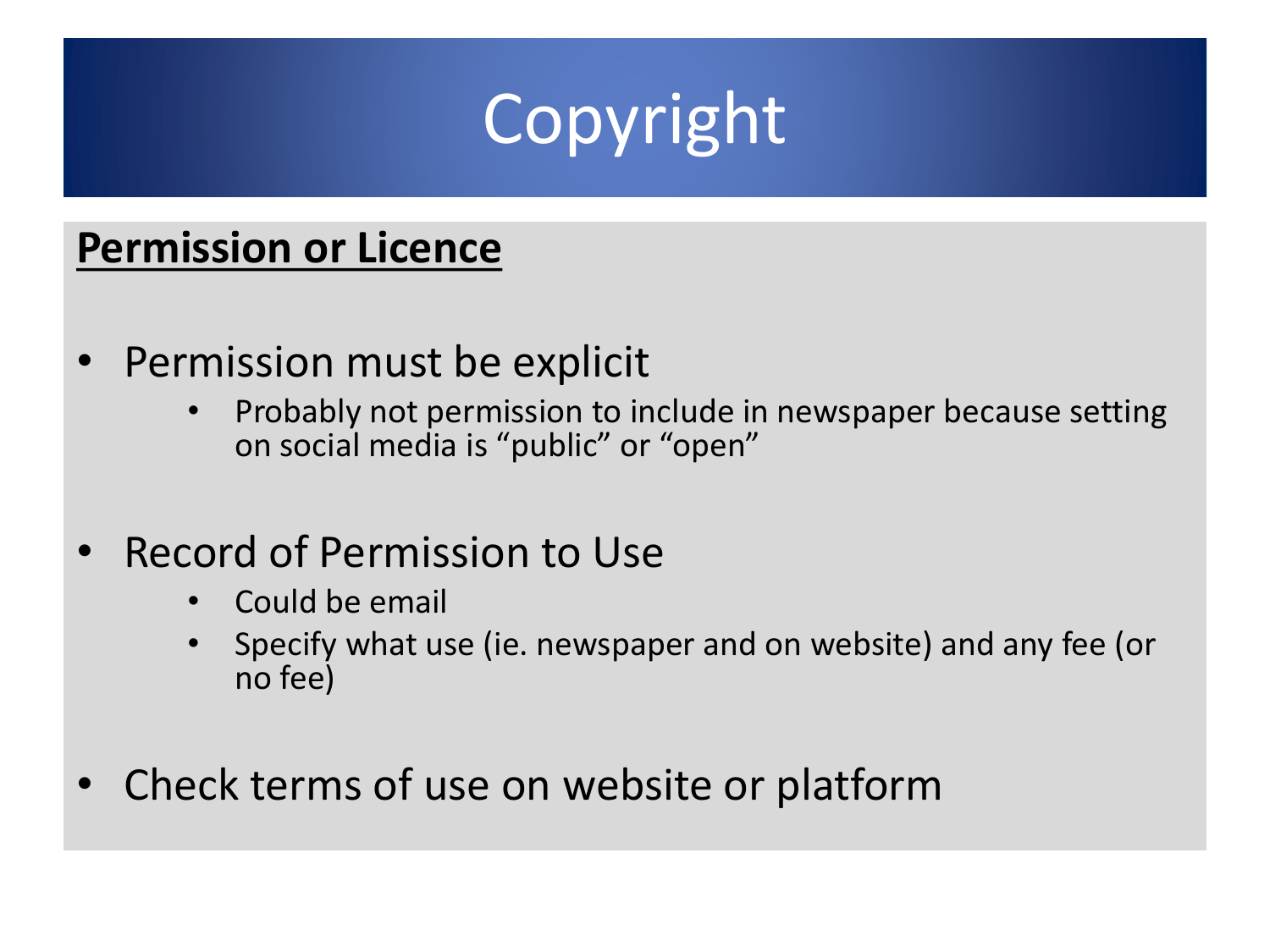- Exception to copyright infringement permitting use of, or "dealing" with, a copyright protected work without permission or payment of copyright royalties
- must be for specified purpose
- must be "fair"
- must include credit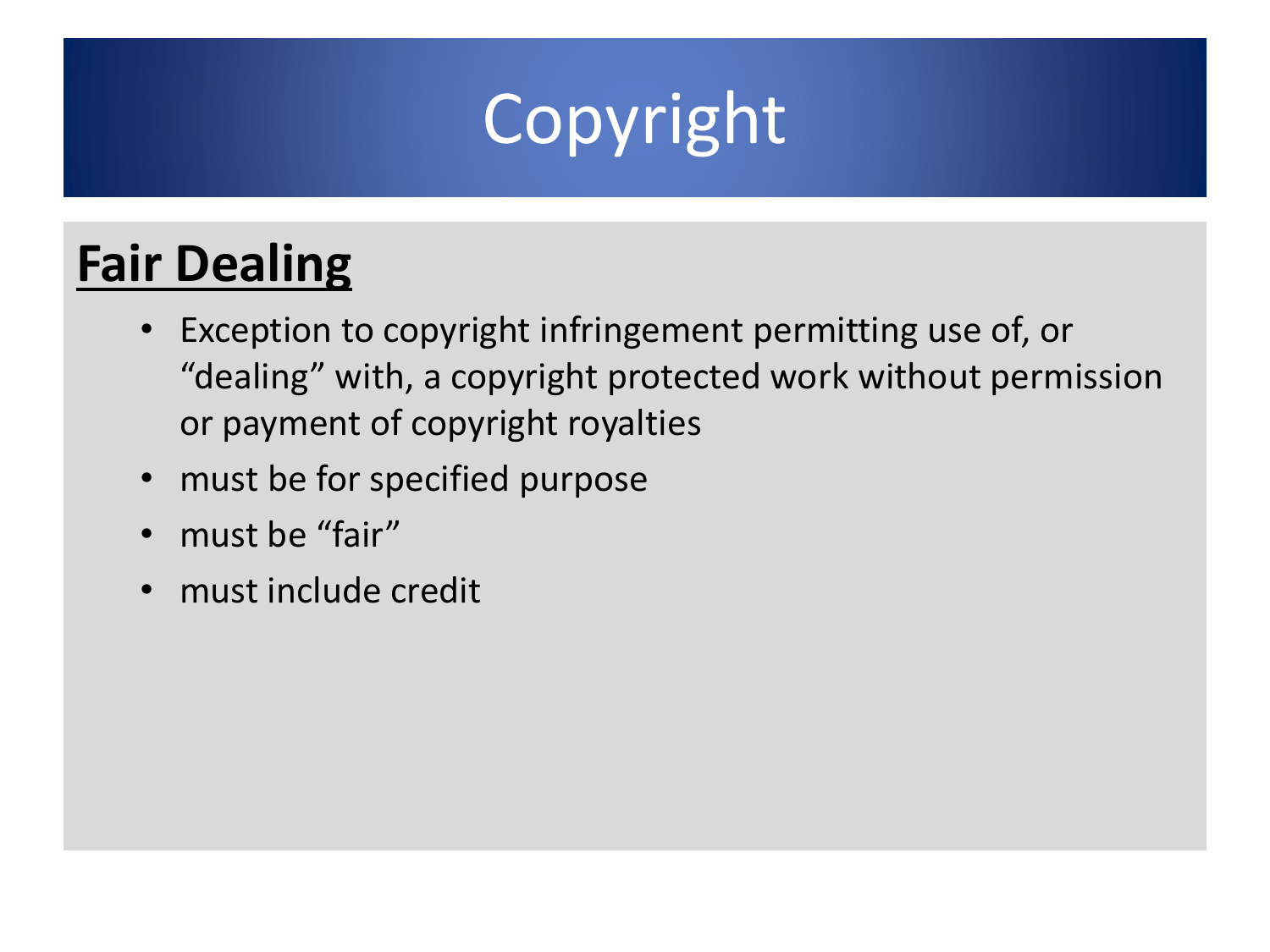- Exception applies to specified purposes set out in the in *Copyright Act* which include:
	- news reporting;
	- criticism or review;
	- research, private study, education, parody or satire.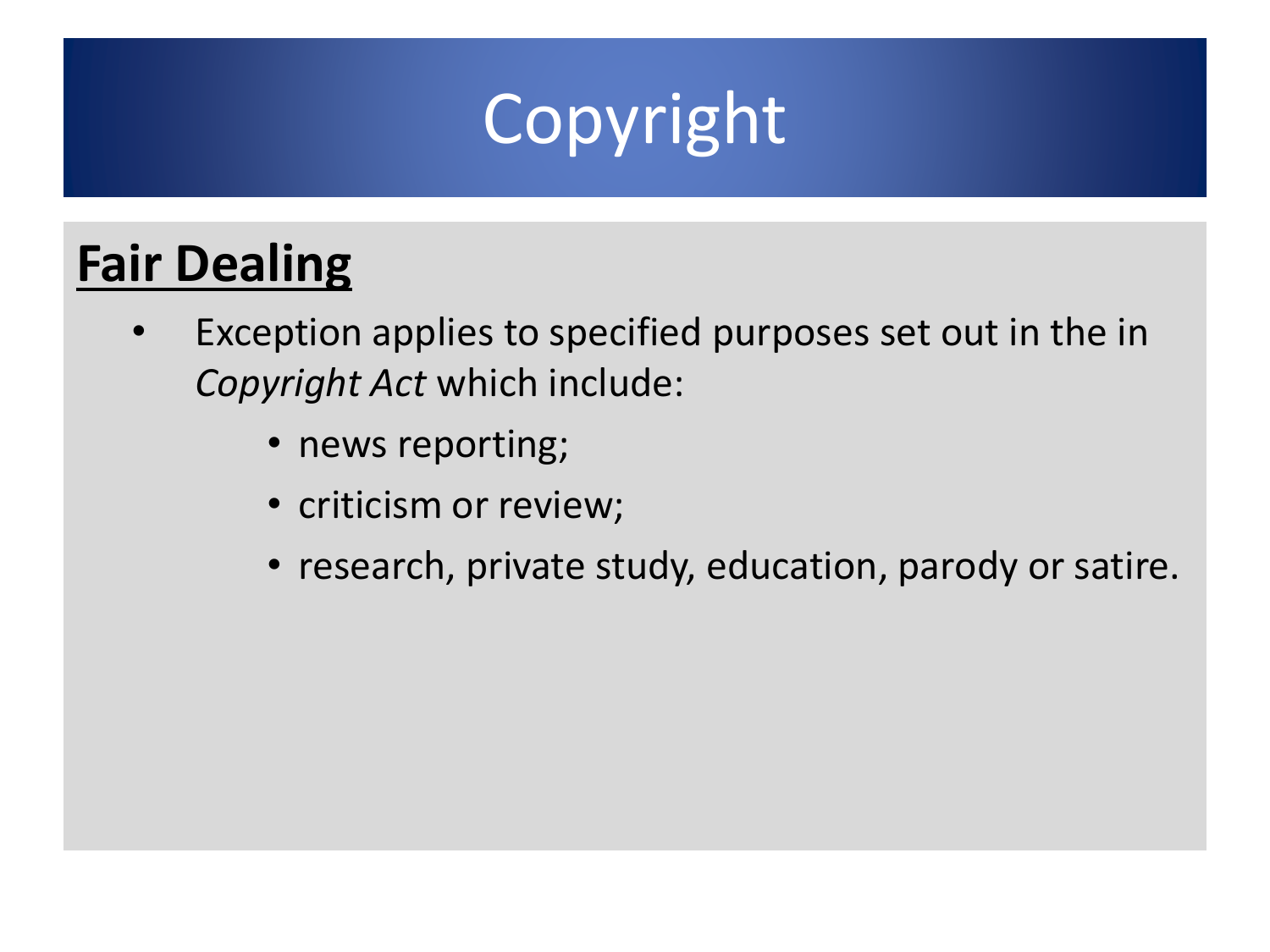- What is "Fair" not defined in Act
	- Use only what is necessary
	- Consider Impact on Copyright Owner
	- Non-copyrighted alternative?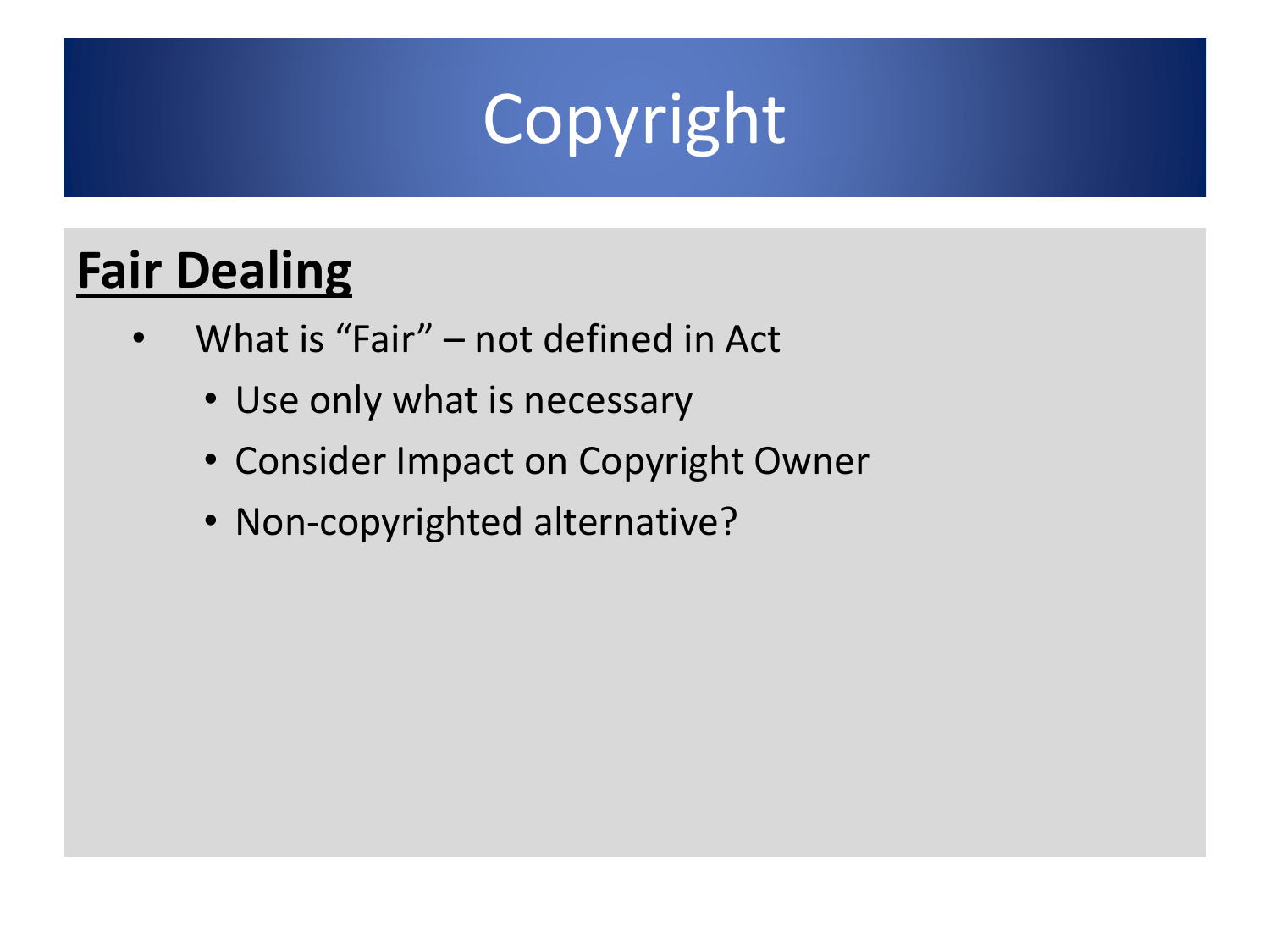- Must Provide Credit
- Credit must include:
	- the source; and
	- if given, the author